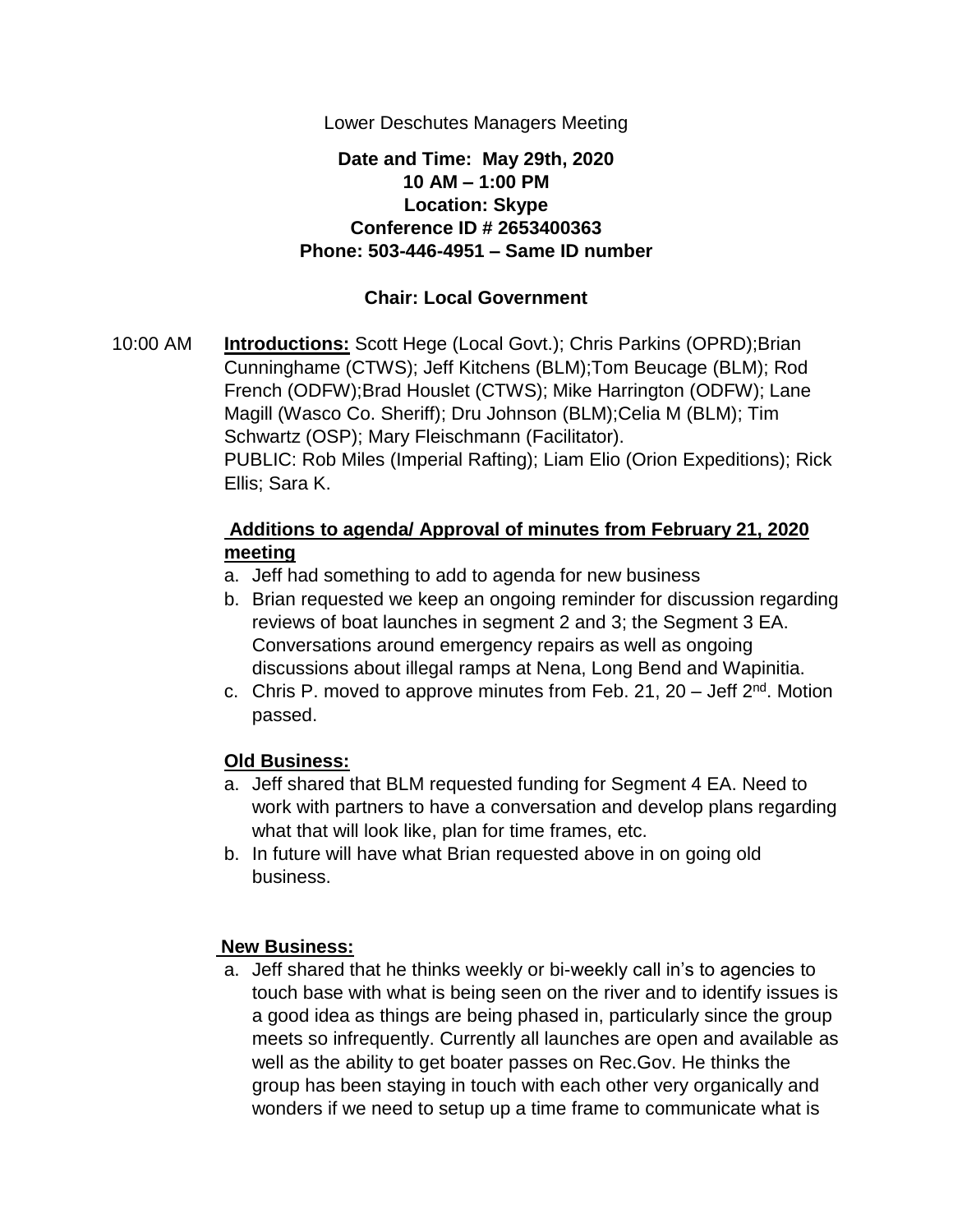going on. Scott agreed and was open to the idea. Group decided on next call in to be June  $4<sup>th</sup>$  at 8:30 am, which Mary will set up. Will decide future calls when group deems it necessary.

- b. Next conversation was if the group needed to set up specific protocols if closures need to happen. Scott shared that counties will have to be part of that decision, if counties are not doing well, that mean closures and how that impacts the river. Chris shared he has started working with Outdoor recreation and touching base with Nate Stice with the Regional Solutions Team. Since outdoor recreation doesn't specifically work like the other phase in approaches in the state, it would be higher ups in government that would be making the call for closures. Chris has been told that as things reopen, there needs to be a very brief report or call sent to the local Health Authority/Dept. He is willing to take the lead on that. Jeff shared that BLM has to look at the Governor's office, the county and local partners as every agency has their own kind of protocols, but want to work together on this. Right now things are moving forward in the right trajectory – campgrounds are open and available as well as launch sites. If the Governor offers restrictions, then they coordinate with that and follow recommendations. BLM does not report to the Health Authority. State has their protocols, counties have protocols, and Federal Govt. has protocols as well as the Tribes. Different jurisdictions makes it impossible to create one protocol. What is important is to have communication on a regular basis and working with coordination with all partners. Scott shared that the counties have to apply for approval for re-openings to the Governor. They have no control as it comes from Salem. Chris shared that he is still willing to let the Health Authority know what is going on and willing to be point person.
- c. Whitewater surfing and paddle boarding on the Lower Deschutes. Jeff has been getting lots of calls regarding these two newer uses of the river. There is nothing in the plan which identifies or specifies this type of use on the river. This kind of use is becoming bigger and bigger. Question from the public is if I am only going to the edge of the river to enter and get out and I am not using a launch site or floating down, why do I need a boater pass? Jeff asked group of how we want to address this newest issue. It needs to be made clear what is considered a floating craft and Jeff wanted to bring this issue to everyone's attention so all agencies will have same message. Brian shared this is similar to many years ago when anglers were using float tubes to float across the river to the other side to fish – they would carry the tubes on their backs to get to the river. It was decided back then that once your feet leave the bottom of the river you need a pass – if you are untethered, you need a pass. Group decided that this is a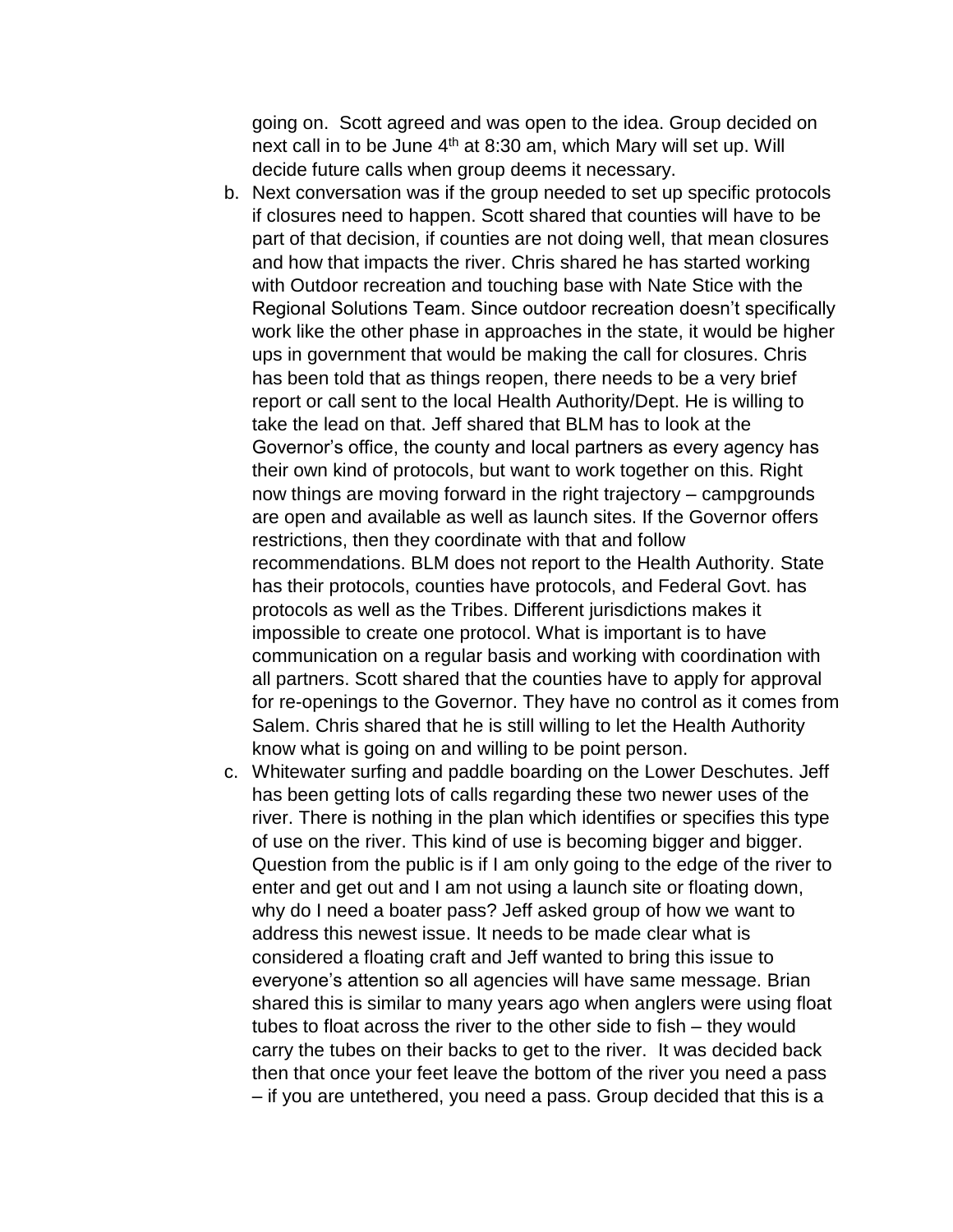good conversation for the IIT to have and if need be form a subcommittee. Recommend IIT take this on for a discussion and do some research and see what recommendations they come up with.

#### **Round Table Discussions and Updates**

**Confederated Tribes of Warm Springs**: Brian reported out (Brad had initial issues getting on call) that Harpham and Sandy Beach are open for day use only and camping at Harpham is closed. He recently visited segment 2 and looked at conditions of ramp at Sandy Beach which looks good for the whole season. He saw a lot of folks in the designated campgrounds and saw no boats from Maupin to Sandy Beach. Tribal council is relooking at camping at Harpham, but at this time all tribal lands are closed to camping. Scott thanked Tribal Council for convening to have a conversation about opening boat launches.

**OSMB** : Nothing to report at this time.

**ODFW:** Rod reported that ODFW currently do not have a lot of folks on the ground just yet. What was observed over the 3 day holiday is that there were a lot of anglers, in fact a high use of anglers for this time of year. Thinking part of that is due to folks just wanting to get out along with the Salmon hatch drawing people, which there are good conditions. People were doing very well with social distancing so no issue there. ODFW will be doing angling sampling come July 1<sup>st</sup>. Asked about how the fishing is, he simply said many people are catching crawfish.

**OSP:** Tim shared that he is seeing pretty much the same as others are reporting. He has been primarily working at Trout Creek, with a few issues regarding boater passes, but for the most part seeing lots of anglers.

**Wasco County Sheriff:** Lane shared that campgrounds were full, over Memorial Day holiday. They had a large number of contacts. Fly fishing seemed to be really good and folks were doing well with social distancing. Currently working on float schedule. He does have a spreadsheet (Goggle Doc.) which documents contacts made and where. He tries to keep it updated as regularly as possible. Inquired who is getting it and if any of the agencies would like to receive that to contact him or Deputy Williams.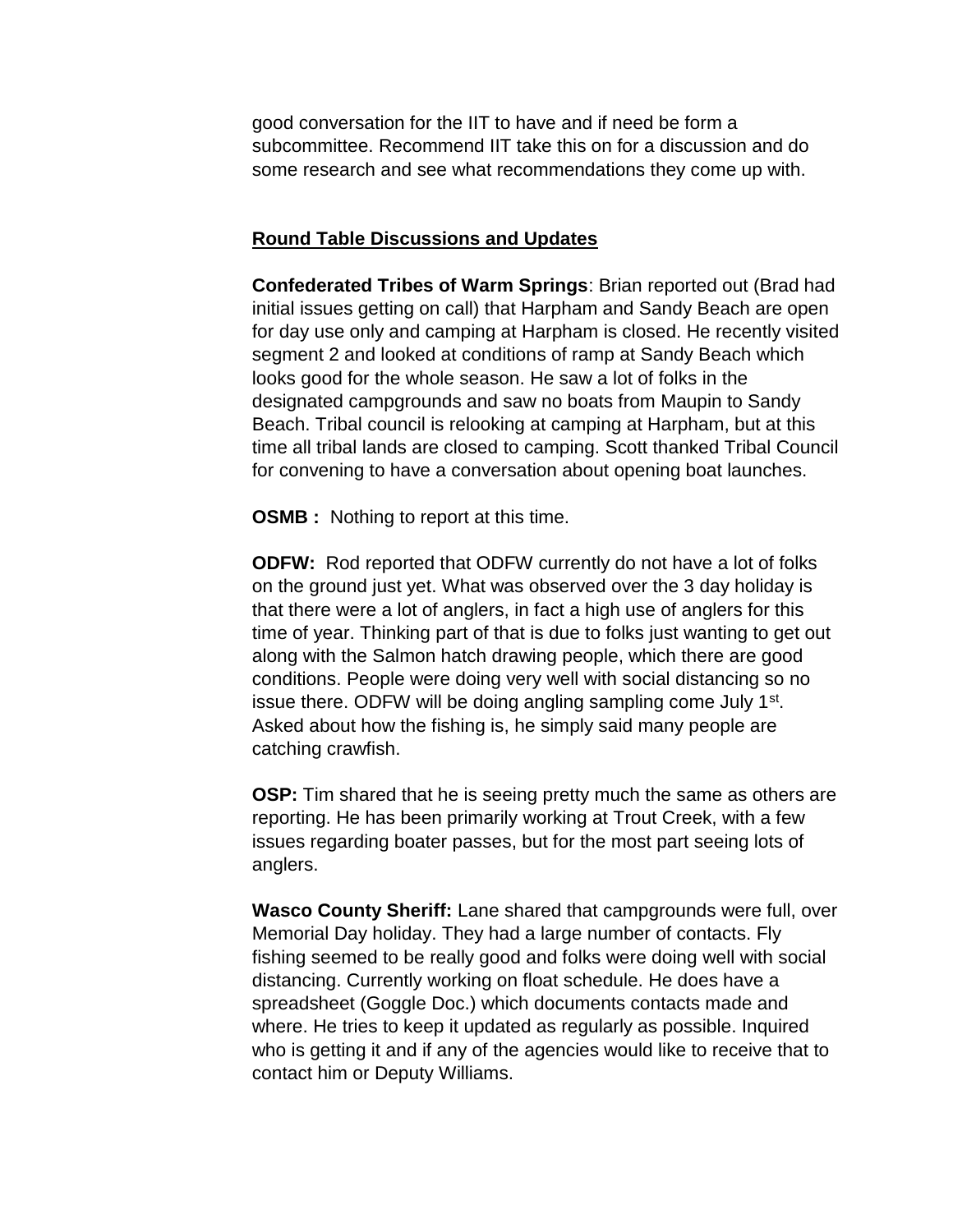**Local Govt.:** Scott there is not a lot to report. He has same COVID meetings every week with local hospital and Health Dept. Right now things look good with reports of up to 21 cases and no deaths in Wasco Co. The local hospital is prepared and his and other commissioners concerns are that people don't get to lack with social distancing and PPP's. He wants to go forward and is hoping they can go into Phase 2 for re-openings in a couple of weeks.

**OPRD:** Observations have been similar to what others have reported across the state. People are being pretty good with social distancing. OPRD does not required that visitors wear masks, but staff do. Hot spots right now are Smith Rock and areas along the Coast. OPRD is also worried about people slacking off with PPP and social distancing and so they are doing lots of education with their contacts and lots of signage. More parks are opening up for day use and looking at more camping be made available June  $9<sup>th</sup>$ , but shared that on the east side of Oregon there will be a soft opening of camping starting June 5<sup>th</sup>. OPRD has been hurt economically by the virus as their funding comes from camping fees and the lottery. Currently they have a 15 million dollar shortfall which means there will not be seasonal staff except for those hired prior to COVID. OPRD will be operating at 30 % of staff capacity, looking at layoffs and there are no dollars for projects. On Monday he will hear more of what the cuts are going to look like. People in the field, such as park rangers are pretty safe, but will have more specific information by the end of next week. OPRD is giving people a 30 day notice so they can get everything in order and he worries about Salem staff so is working hard with contracted folks to get everything taken care of ahead of time. Question asked about reopenings and if that will help OPRD. Chris shared that even with reopening there may not be enough dollars to recover. With lay-offs this will done in a phase affect and hopefully will be able to keep more staff. He shared that JR (his boss) is monitoring this closely and is trying to bring people back. Chris not sure about his position but did say that David Spangler should be able to do normal float patrols. OPRD is looking at ways to "pod up" for staff to get paired up to travel in same vehicles as well as rafts.

**BLM:** Tom shared that he observed much of the same as others over the Memorial holiday. Campgrounds were at capacity and things were mellow. Family pods seemed large. Restrooms were in great shape and Rangers reported that people were acting responsibly. Jeff shared that use of public lands much higher than usual, Ochocó's had historically highest use in certain areas and same with Mt. Hood. He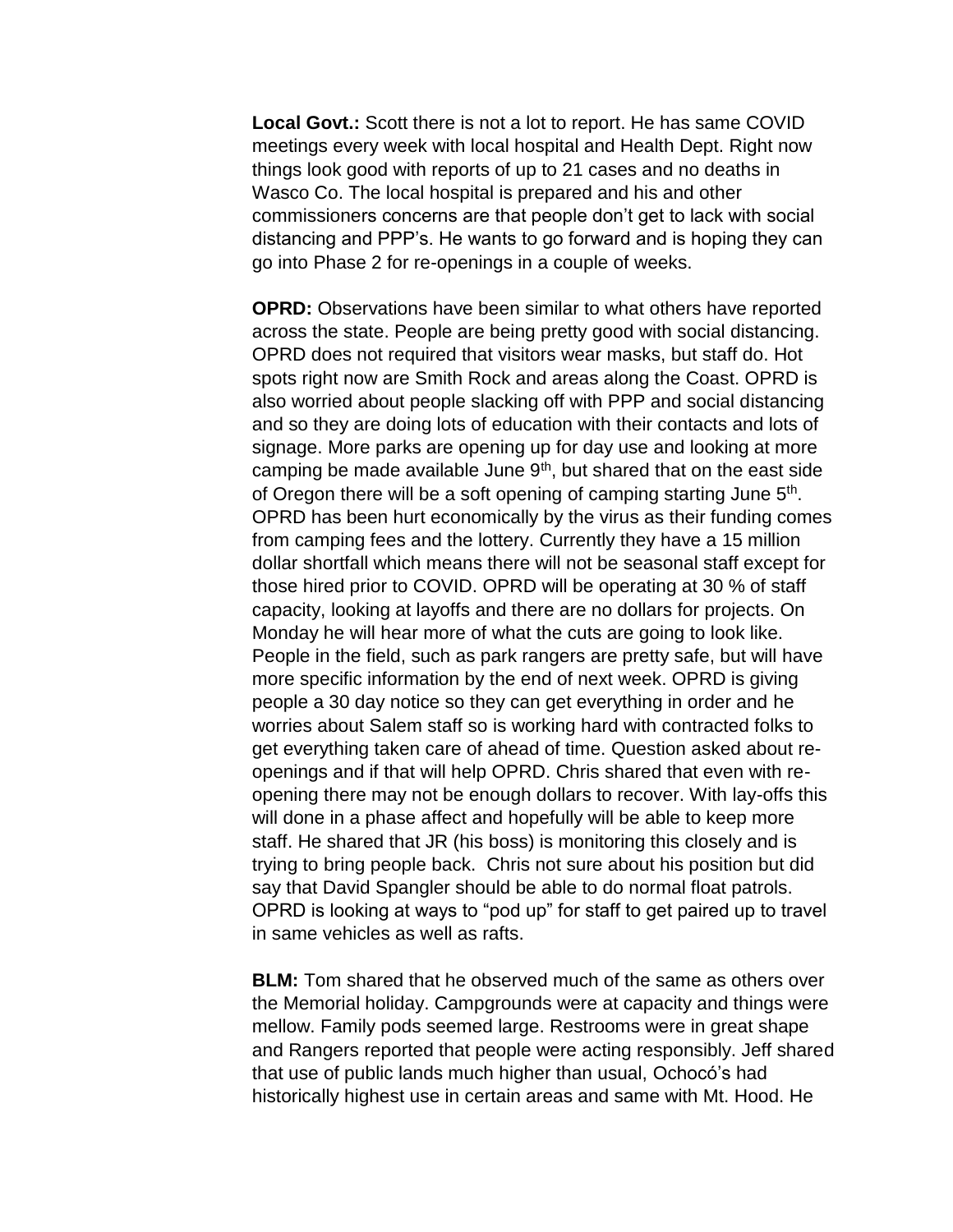doesn't see the trend dropping as people are trying to simply get out. People from out of state, use is down. All launches are open as is boater passes on Rec. Gov. Receiving calls from people asking about refunds as they change their plans for floating the river, which many are from out of state. There will be no refunds since all launches are open. There will be no more refunds from this point forward due to reopening, while he understand the concerns and inconvenience, it simply will not happen. Most of the calls have been ones for boater passes purchased in early March. SRP's, Cecilia did a great job working with Outfitters/Guides to get all their paperwork and fee's taken care of. While there are concerns regarding overpayments due to closures, we simply do not know what the full season will look like at this point, so there will not be any refunds at this time. Will have to see how the season looks like through June and then in July look at overpayments. Will respond but not quickly. Seasonal park rangers are out and BLM wants everyone to welcome them, but please do so at a safe distance. As a reminder, BLM would like it if people see things at the boat launch or day use areas and campgrounds that are not going well, please contact them. Campgrounds are open but White River and Harpham are not open to overnight use. BLM hopes people will honor closures.

#### **Public Comment**

Rob Miles from Imperial Rafting had question regarding why Harpham Flat is closed to camping, he doesn't understand why BLM manages land and yet this closure is still in place. It was explained that the site is open to day use only. Brian explained that there are no tribal properties open for any camping on and off the reservation and Harpham is private property of the Tribes. It was also explained that there currently are plenty of campsites along the river, everyone is trying to be safe and responsible. BLM has easement to provide access to the river but they cannot supersede what landowners decisions are (the Tribes). It was further explained that they have the right to request no camping. Again Rob asked why there is not full public access to this site. Jeff explained that people are responding to a national emergency and what's relevant at Harpham for camping is the need for public safety. The Tribes decide what's safe and unsafe. BLM has a solid agreement with the Tribes regarding access to the sites. Brian again shared that Harpham is private property and Tribal Council has the right regarding COVID- 19 (which the reservation is currently dealing with cases) as to the safety of tribal members, staff and the public. They operate differently and are conservative when it comes to the safety to open